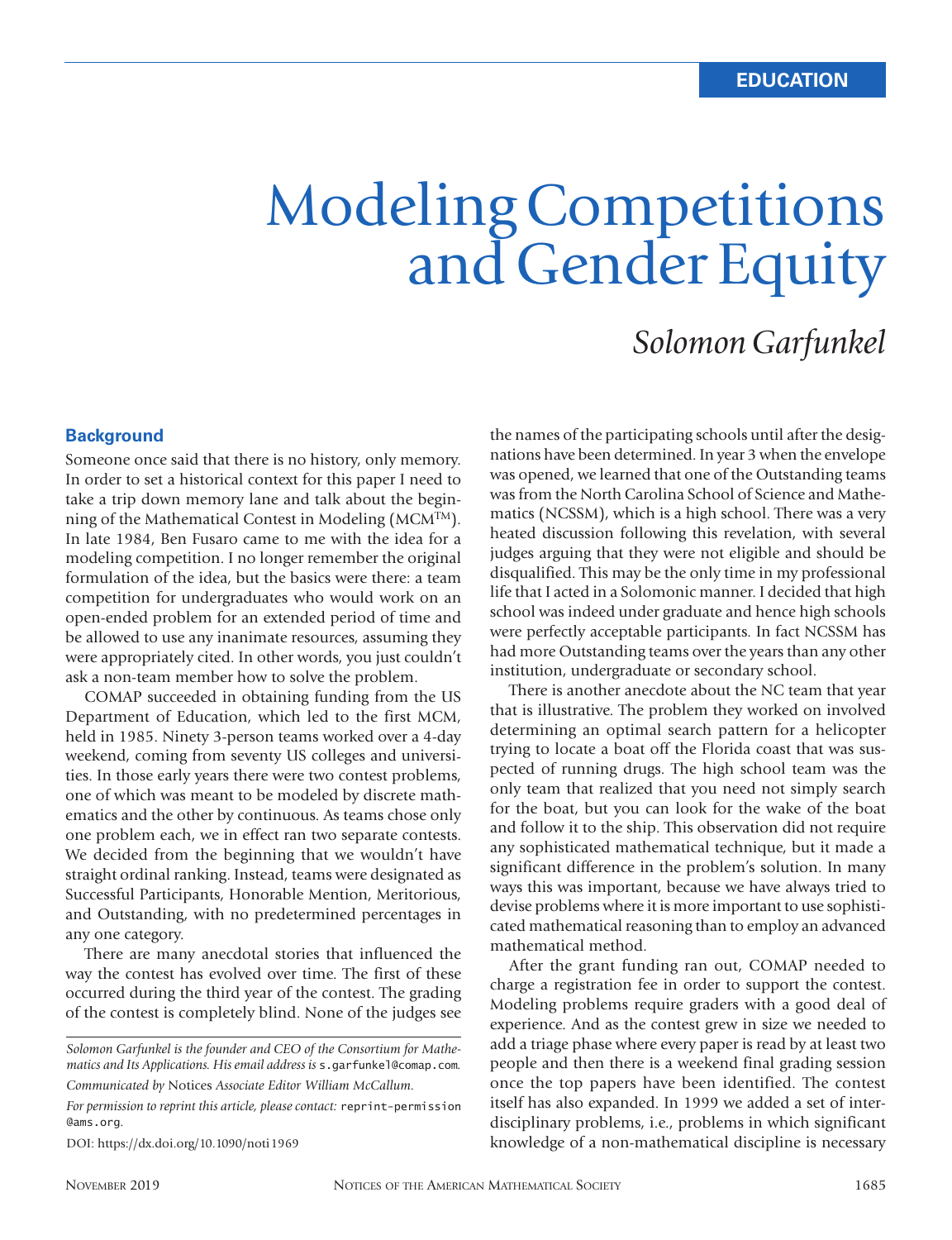#### **EDUCATION**

to do the modeling. And so the Interdisciplinary Contest in Modeling (ICMTM) was born. This contest was quickly merged with the MCM, so that now we hold the MCM/ICM contest each year. Two years ago we added a data-based problem to MCM, so that MCM/ICM now consists of six problems (graded as six separate contests). MCM has a continuous, a discrete, and a data-based problem, while ICM has a network problem, an environmental problem, and a policy problem.

The contest has grown dramatically in participating teams as well. In the late 1990s, teams from China began to enter. In recent years Chinese participation has grown at an exponential rate. For example, in the past ten years the number of teams from mainland China has increased tenfold. The graph below shows those dramatic increases. The number of teams from the US and other countries/regions (around twenty) has grown to a little over a thousand in that same time.



Over the last several years we began to notice another growth phenomenon, namely, the number of women who participate in the contest and the number of women on the Outstanding teams. Below is a graph depicting the gender data through 2018. In 2018 43 percent of the participants (both US and Chinese) were women, and the percentage of women members on the Outstanding teams was also 43 percent. Considering how small similar percentages are in other mathematics competitions at both the college and high school levels, these numbers truly stand out. And so the natural question to ask is why. What is it about MCM/ ICM that makes it more attractive to female participation?





This question is beyond my area of expertise, and while I was happy to speculate, I wanted results from a respected mathematics education researcher. And so, last year I asked Prof. Jo Boaler of Stanford University if she and her team would undertake this project. Some of their main results are published in [1].

The purpose of this article is to further expand on some of the key results and think about ways we might use the information gathered to increase female participation in other valued mathematics activities.

There were two surveys sent out, one to students and one to faculty advisers. The student survey collected 1,327 results from a pool of approximately 58,000 students. The faculty survey collected data from 37 US team advisers out of a little more than 400. Throughout the next sections, in order to better capture the flavor of the open response questions we will present a set of typical comments.

#### **Student Survey**

The first question asked students to explain why they participated in MCM/ICM. There were two typical types of responses:

a. This is an important, well-recognized international contest, and doing well in it will be good for my future; e.g.:

The longer time frame and collaboration with teammates simulates real-world challenges that most students will face after graduation. I thought it was a great professional development experience that no other competition or event provided.

Its global aspect makes the competition more fierce. Therefore, if our team can receive a good result, it may be persuasive in proving our modelling ability and team spirit.

Our college pays great attention to this competition. If I can get a good award in this competition, it will be very helpful for attending graduate school.

b. The problems are about the real world and working on them will help prepare me for future school and work; e.g.:

We really appreciate MCM for bringing us an international perspective. It provides us the chance to tackle comprehensive problems we have never thought about before and helps us to see the world from a completely different aspect. The contest is not just about math, but a combination of knowledge and vision.

## **Total MCM/ICMTeams**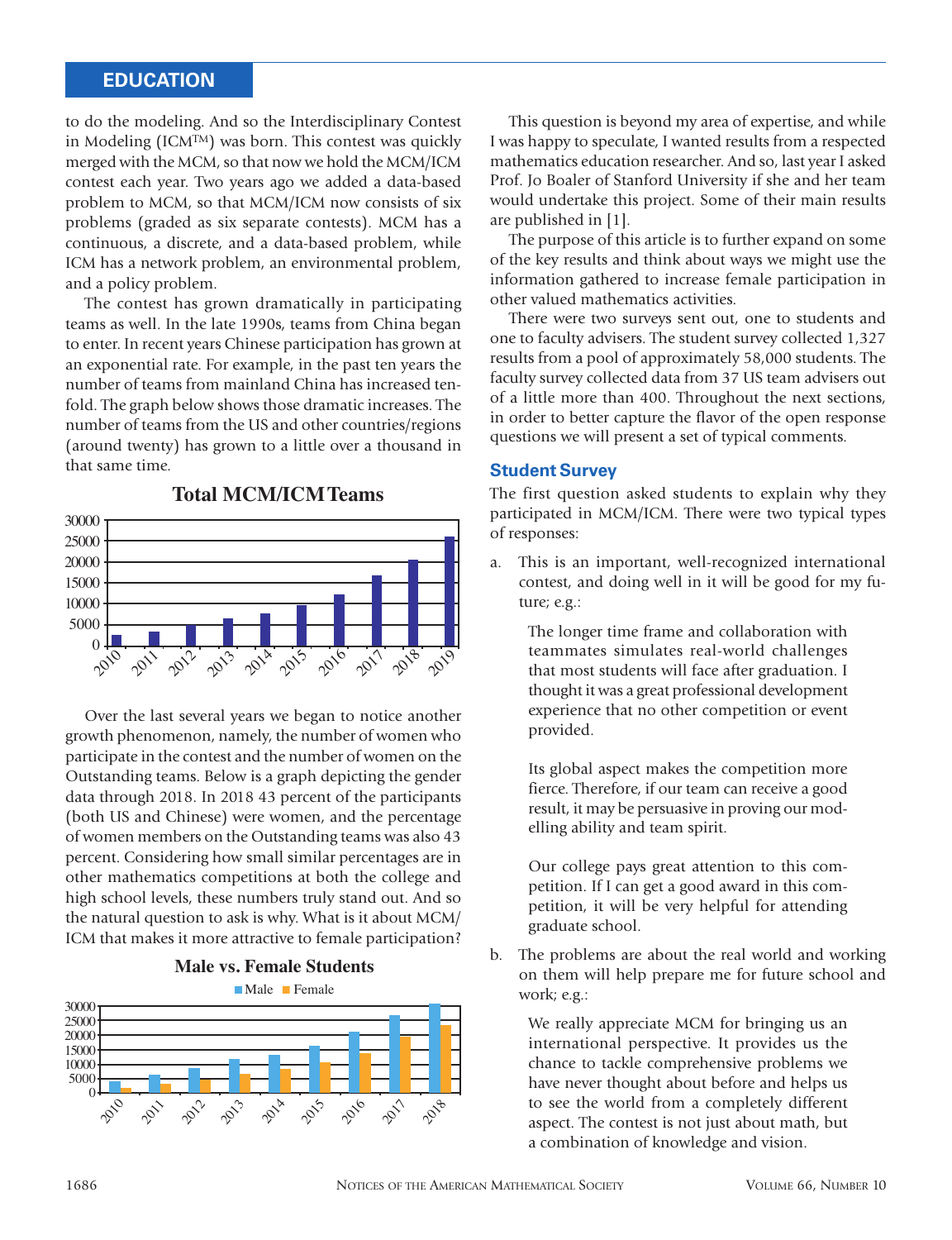MCM is a more comprehensive competition than other competitions. As a participant, we need to do every kind of thing from collecting data to programming, just like solving a problem in our real lives.

Other math contests focus more on theoretical mathematics, such as calculate integral and so on. They made me feel that maths are very difficult. But the MCM/ICM taught me how to use maths to solve problems; it's an unforgettable experience for me.

The second question asked about which aspects of the competition students found most valuable.



**Which Aspects of the Competition Were Particularly Appealing to You? By Gender**

We note that comparison of answers from males and females show that while both groups highly value working collaboratively, women value this aspect of the contest significantly more.

The third and fourth questions asked about whether participating in the contest had any positive effect on students taking more courses or changing career paths. While most of the students believed that they knew exactly what courses and careers were in their futures, there were a number of answers where students with an interest in a discipline such as economics or biology or chemistry stated that they would now study or work through a more computational approach to that discipline.

The fifth question asked students if they would have competed in MCM/ICM had it been an individual vs. a team contest and why or why not. The answers get to the heart of the contest; e.g.:

I believe working with a team can surely make the work more effective. And teamwork should be a better experience than individual work because we participants may improve our math knowledge and skills through exchanging ideas with our teammates.

In my opinion, learning how to cooperate with partners is also a precious gift I got in this competition. And the power of brainstorm is very amazing!

I think the math competition is a good chance for me to mentor new participants and enjoy the math time with my new MCM/ICM friends. Actually, with this competition's development, we developed too. In my opinion, participating in a competition is the quickest way to improve your ability.

#### **Faculty Survey**

While only a relatively small number of faculty returned the survey, the responses are instructive. When asked their opinion of the contests and why they felt it appears to appeal more to women than other mathematics competitions, these were the typical responses:

I'm a woman in math, so I work hard to be a role model and personally connect with women in my class, and support them through outreach. I also find some students, but women more commonly, initially worry that they are not strong enough students for the contest. By emphasizing the teamwork aspect, the ways everyone can contribute, and working to have a final product, I can help assuage some of their concerns.

We have a huge group of math majors at my university, and I think the gender proportions are quite balanced. I usually have the competition be advertised to all math majors; without fail, there will always be a lot more male students registering. I then contact individual female students and students from other underrepresented groups who took/are taking my course and encourage them to participate. The female students I reach out to are usually excited to participate, and would form all-women or majority-women teams.